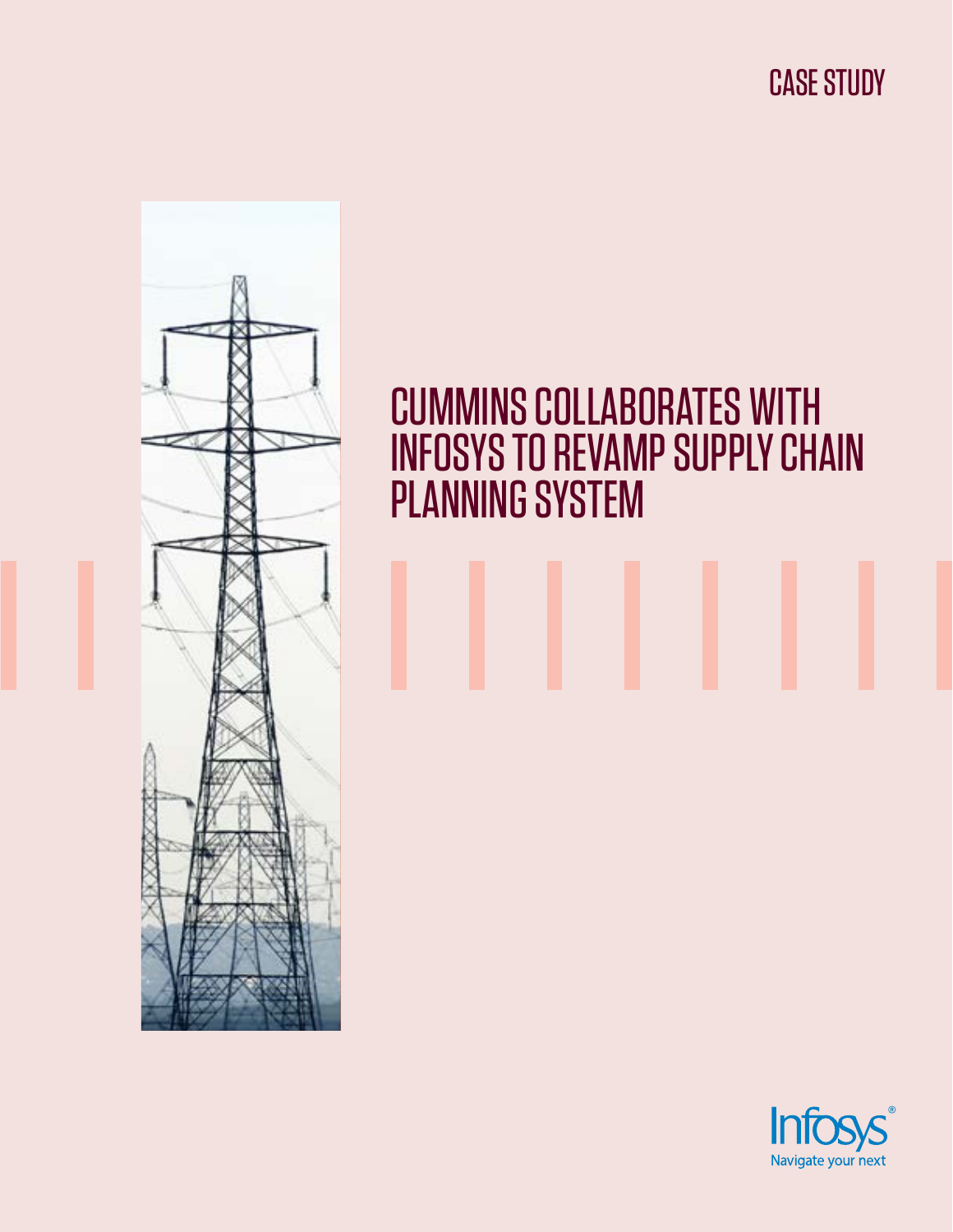

### **Overview**

Cummins Inc. is a global power leader that designs, manufactures, distributes and services engines and related technologies, including fuel systems, controls, air handling, filtration, emission solutions and electrical power generation systems. The company serves its customers through a network of more than 500 company-owned and independent distributor locations and more than 5,200 dealer locations in 190 countries. The company's power generation business segment, CPG (Cummins Power Generation), is a global provider of electrical generators and power generation systems, components and services in standby power, distributed power generation, as well as auxiliary power in mobile applications. CPG was looking at increasing the efficiency of its large supply chain network so that it could effectively leverage the emerging growth opportunities in the power sector.

### Business Need and Challenges

The increasing demand for power generation and fuel-efficient systems has increased the pressure on power companies to constantly innovate and develop better technologies. Customers are looking for solutions that are specifically tailored to suit their requirements. This calls for improved supply chain planning and better collaboration with customers, suppliers and other third parties. Cummins Power Generation launched the Cummins Frontier Program to transform itself into a truly global company by improving its supply chain network and increasing the efficiency of its planning and distribution systems. Some of the key business requirements that it needed to address were:

- Establish common process and tools for forecasting, master scheduling, supply planning and managing plant resource capacity.
- Synchronize planning and distribution to eliminate any mismatch in demand and supply.
- Increase the speed, efficiency and reliability of the supply chain network while optimizing on costs.
- Build more supply chain capabilities and strengthen existing systems to be able to 'source from anywhere and ship from anywhere'.
- Provide more visibility and transparency across the supply chain.
- Increase the efficiency of order scheduling to avoid any resource overload or delays.
- Improve customer service and increase responsiveness.
- Provide an efficient platform for customers and business partners to communicate, collaborate and work together.

#### Infosys Role

As a part of this initiative, CPG decided to replace its existing MRP system with Oracle EBS R12 suite to improve supply chain planning and processes. The company decided to bring in Infosys as its systems integration partner in this transformation drive. Besides its strong Oracle implementation experience, Infosys brought in robust implementation processes, tools, templates and best practices for smooth execution of the project.

The Infosys team helped Cummins in stabilizing its existing systems, reorienting its business processes and creating a strong base for implementing Oracle Value Chain Planning in sync with the business objectives. Advanced Supply Chain Planning (ASCP) and Global Order Promising (GOP) modules were implemented to create an integrated planning system with improved processes for procurement, manufacturing and inventory management. Some of the other key features implemented were Customer Configuration-Based Order Scheduling, Level Loaded Master Production Plan, Global Routing Structure etc. The solution covered all important aspects of the planning process including order scheduling, master scheduling, supply plan output, and planned order release. This ensured a coordinated and synchronized material flow with better control on the working capital.

External Document © 2018 Infosys Limited  $\blacksquare$ External Document  $\heartsuit$  2018 Infosys Limited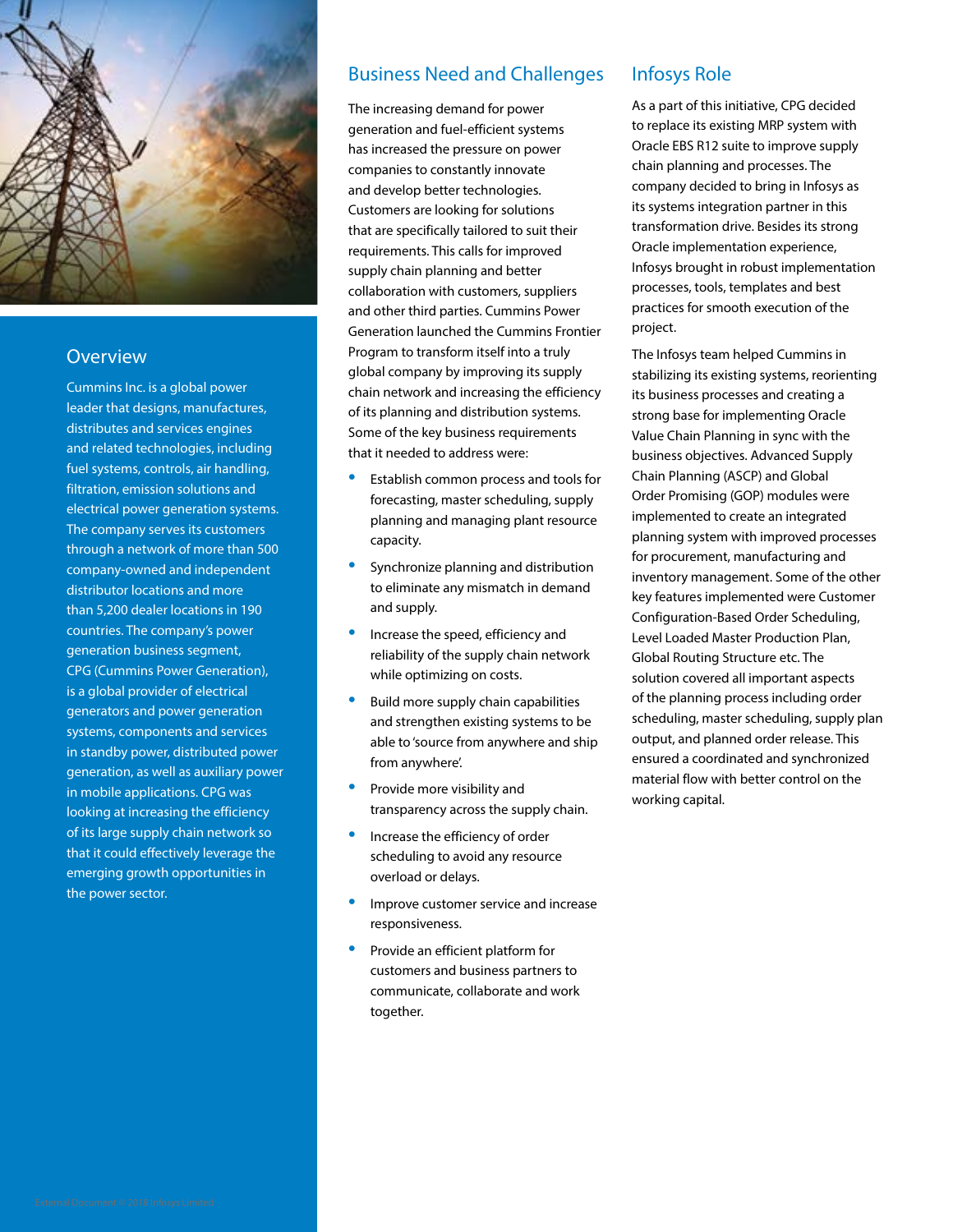Infosys helped the client in automating many of its existing processes and aligning its business objectives with the new supply chain system. The implementation team worked closely with ASCP leadership team, master schedulers, material and manufacturing leaders and other in-house experts in developing the solution according to the requirements of the client.

A phased approach for implementation was followed and the solution was first implemented at one of the manufacturing sites. This created a strong foundation for the project and a similar approach could be easily replicated at the other sites as well.

#### **Benefits**

This initiative has already helped the company in achieving many of its business goals. It has helped the company in improving short to midterm planning and resource capacity management. An improvement in delivery timelines, better scheduling and planning has also resulted in several benefits:

- Significant improvement in managing customer orders with increased efficiency in planning, procurement, manufacturing and inventory management.
- Accurate routing and reduction in queue time has resulted in improvement in working capital management.
- Improvement in on-time delivery resulting in increased customer satisfaction.



- Increase in throughput, which also results in increased production space.
- Reduction in WIP inventory level.
- Improved quality of plans enabling continuous improvement in delivery performance.
- Increase in productivity with central order scheduling and standard processes.
- A flexible model for order scheduling and planning has resulted in better capacity utilization and resource management.

## Looking Ahead

The project has already achieved its initial goals of improved scheduling and planning, thus creating an overall positive impact on the performance and productivity of the organization. As the solution gets implemented across all units, the organization expects further gains in terms of better inventory management, ability to collaborate across functions and a much improved supply chain system. This would certainly result in increased customer satisfaction and boost the overall business growth of the company.